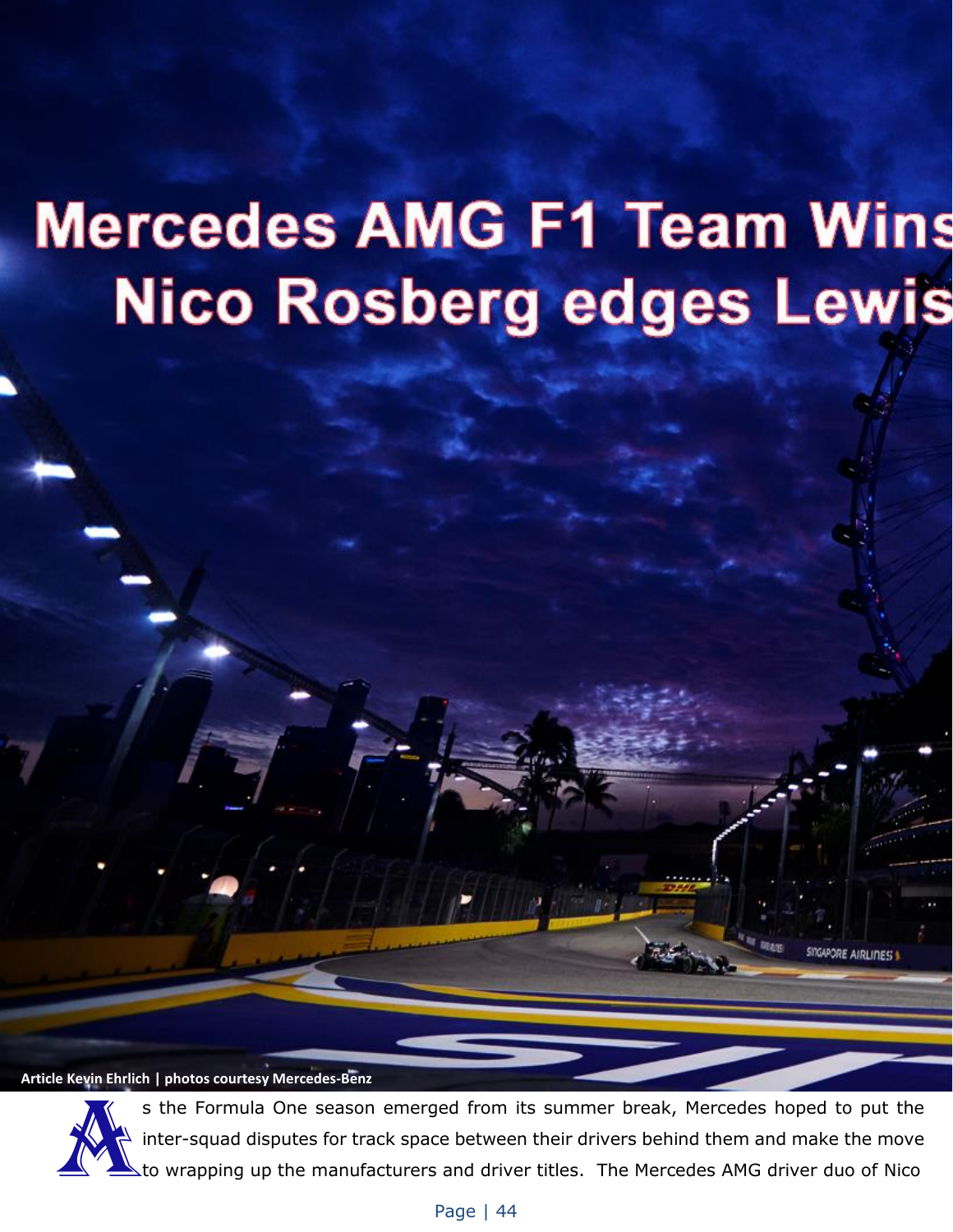# **S** Constructor Championship; **Hamilton for Drivers' Title**

Rosberg and Lewis Hamilton were clearly running in a class of their own with others like Red Bull and Ferrari trying to make inroads where possible.

SINGAPORE AIRLINES

SINGAPORE AIRLI

**SINGAPORE AIRLINESS** 

**SINGAPORE**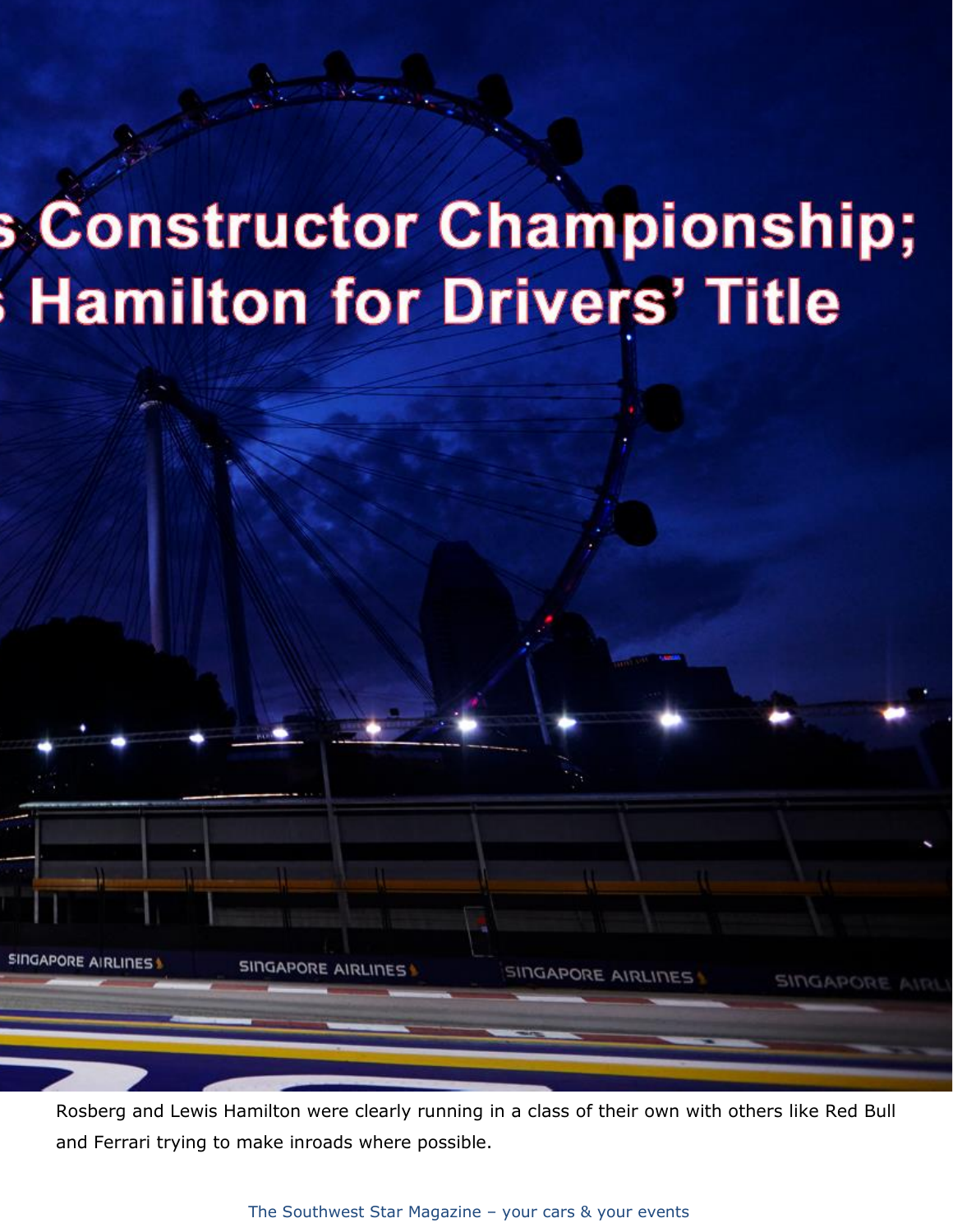The Mercedes AMG F1 team comfortably wrapped up the team title, but the chase for the driver title went down to the last laps of the last race in Abu Dhabi. While Hamilton won the race, Rosberg kept close and was able to claim the title.

Mercedes AMG was dominant. Over the course of the 21-race season, Mercedes AMG only failed to win pole position once – in Monaco. Hamilton won 10 races, Rosberg 9 races and the two Red Bull drivers split the remaining two races.

Here is how the run to the season title unfolded.

### **Spa Francorchamps, Belgium**



The first port of call out of the summer break was the natural terrain road course of Spa Francorchamps in the southeastern corner of Belgium that is home to the Ardennes forest. At 4.3 miles in length, the track is fast and a driver favorite. The weather can be unpredictable but good weather coupled with Dutch enthusiasm for rookie Max Verstappen produced an enormous crowd for the race.

Nico Rosberg took pole by a slim margin over Red Bull and Ferrari while Hamilton went through a sequence of multiple engine changes. Formula One targets engines to run multiple races and imposes a penalty once teams start to change beyond a permitted number of engines. Hamilton's engine woes earlier in the season meant that he would incur penalties at some point. Once it became clear penalties were inevitable, the team cycled through multiple engines during the weekend – taking a penalty for each change. Once situated at the back of the grid, additional grid penalties would be meaningless, so the team opted to change engines and take penalties in the one race rather than adversely impact future races.

It is a clever read of the rules and fully legal, but also created odd incentives and a lot of work for the mechanics.

Rosberg converted his pole position into his 20<sup>th</sup> career Formula One win, but the story would be Hamilton's comeback drive. He finished  $3<sup>rd</sup>$  after starting  $21<sup>st</sup>$  through a combination of his own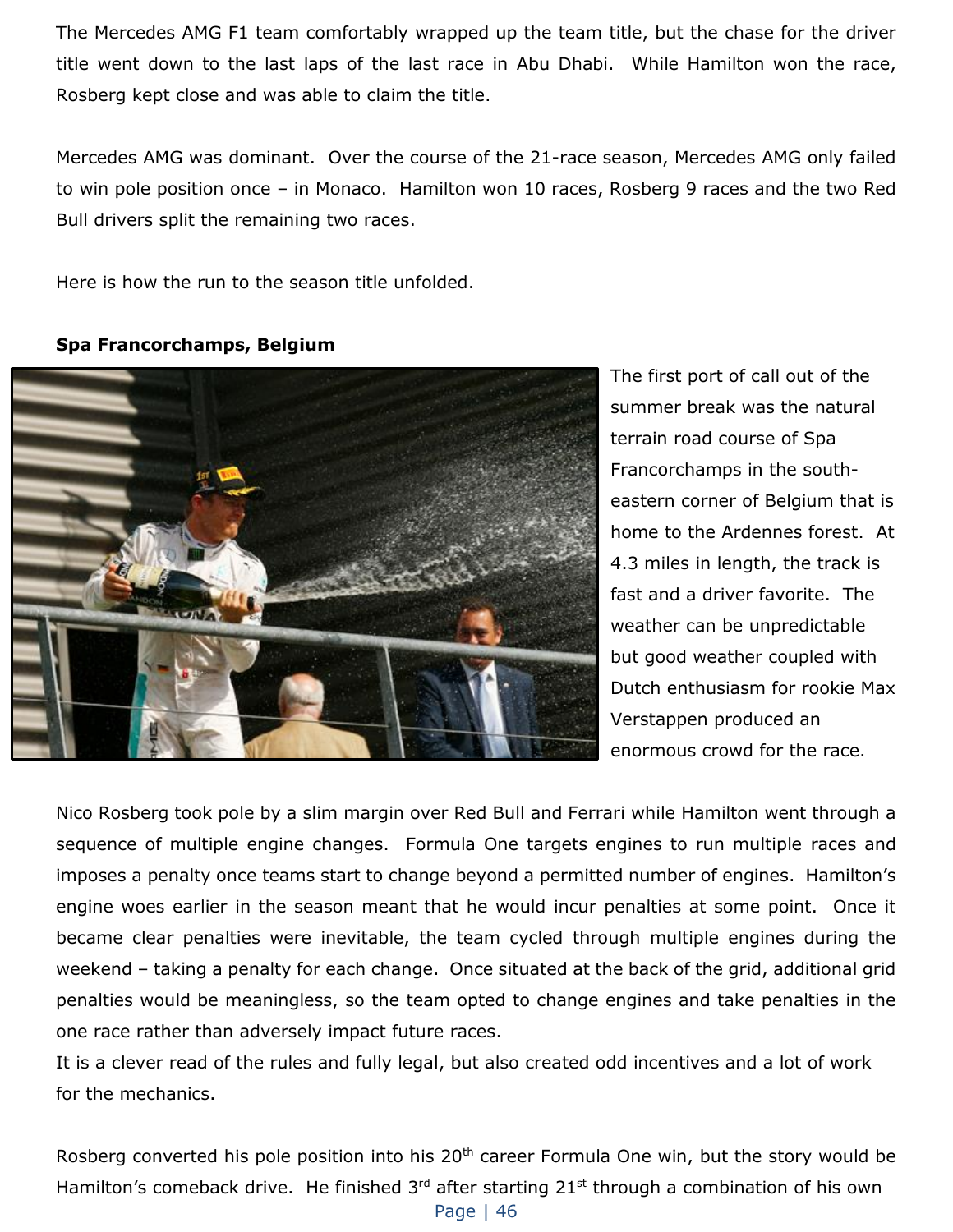passing and retirements of other cars caught up in incidents.

The race stopped briefly for barrier repair after huge accident for Kevin Magnussen in the Renault at the top of the very fast Eau Rouge corner. While it was a spectacular crash that shredded the car and deformed the barrier, Magnussen fortunately suffered nothing more than a bruised ankle.

The strong recovery drive for Hamilton deprived Rosberg for what could have been a golden opportunity to make material ground in the points. While Rosberg had a perfect weekend, Hamilton left Spa holding on to a 9-point championship lead.

#### **Monza, Italy**

Monza is one of the host historic tracks of the Formula One calendar and one of the fastest. Situated in a leafy park north and east of Milan, the track is unapologetically several long straights stitched together with modest corners. The location in Italy means that the Ferrari fans come out in force.

The Mercedes AMG power advantage shone through as



Hamilton and Rosberg were clearly fastest in practice. Hamilton dominated qualifying, claiming pole with almost a half a second gap over Rosberg with the two Ferraris next in line.

At the start, Hamilton bogged down and dropped to sixth. He worked his way back up to within 15 seconds of Rosberg to finish second, but Rosberg was never seriously challenged for the win. With Rosberg's success, Hamilton's championship lead shrunk to two points.

Starts have been a weak spot for the Mercedes team, hobbling both Rosberg and Hamilton at different times during the 2016 season. The clutch was believed to be the source of the issue but Hamilton said after Monza that there was no quick fix. He said the problem was irregular which made it difficult to solve.

The Southwest Star Magazine – your cars & your events While Monza was on the race calendar, September saw a growing amount of chatter looking forward. With new regulations taking effect in 2017, most of the teams have turned their energy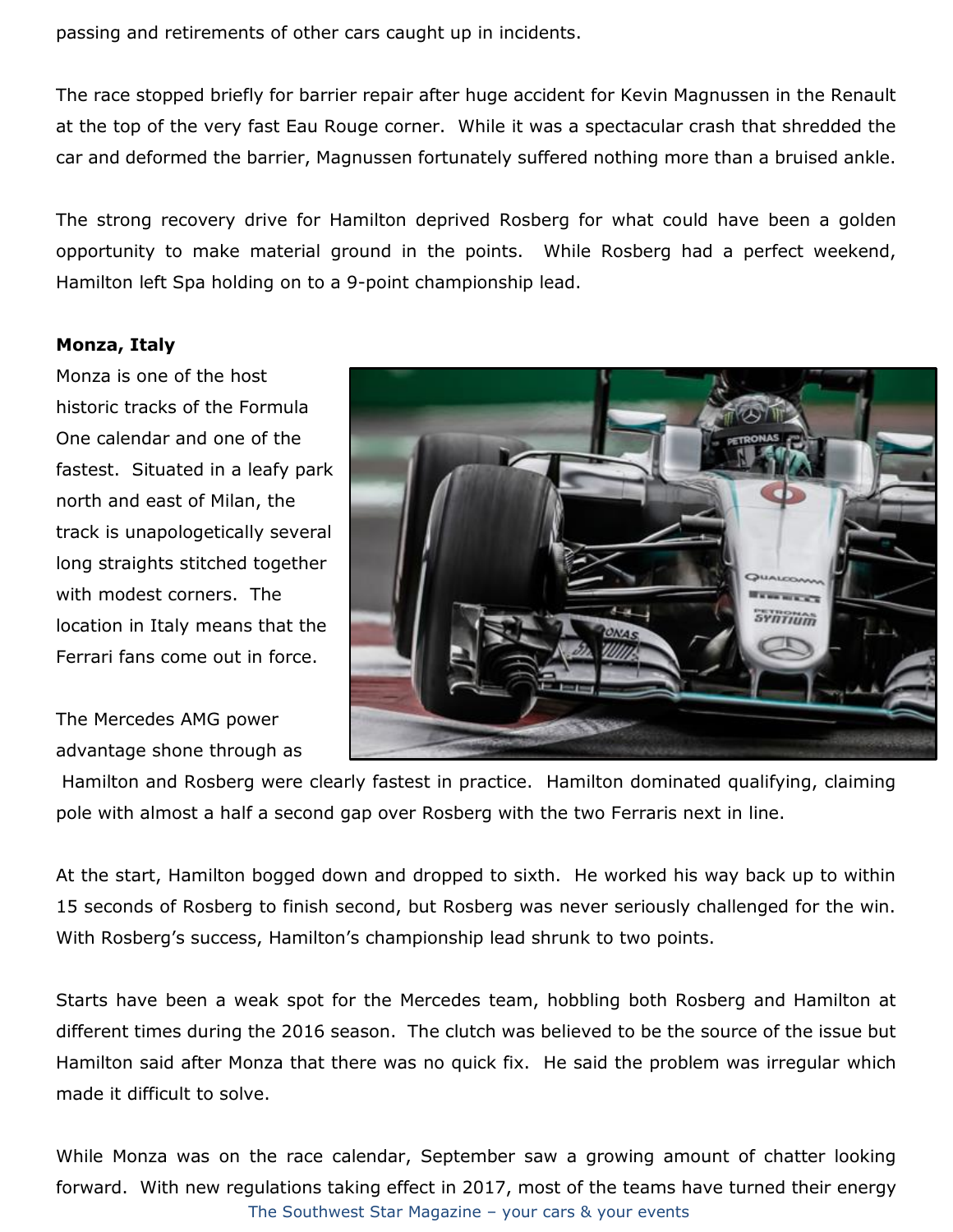to designing cars for next season. Pirelli as the sole tire supplier has been doing the same as well. Mercedes got its first laps on 2017 tires at a test at Paul Ricard in France with driver Pascal Wehrlein running a modified 2015 car with materially more downforce than the 2016 versions. Away from the track, the rights to control Formula One were sold to Liberty Media in a multibillion-dollar deal. Interestingly, Liberty Media has deep American roots with holdings ranging from Time Warner and Viacom to the Atlanta Braves. Formula One finances are sufficiently opaque and complex to preclude a broader discussion of the details and implications, but it will be interesting to see if the relationship between the teams and those that own the commercial and business side of Formula One changes going forward.

#### **Singapore**

Across the world from Italy, the series moved to the very tight and twisty street course in Singapore. The Singapore event is one of the newer races on the Formula One calendar starting in 2008, but the night racing format is quite unique and provides all manner of visual lighting opportunities to enhance the glamor and excitement.



Both Mercedes drivers showed speed in practice but Rosberg had a minor touch with the wall and suffered brake issues while Hamilton had his second practice cut short with hydraulic issues and also encountered braking issues. Hamilton's issues cost valuable track time that haunted him through the weekend.

Rosberg set the pole position time, comfortably

outrunning Daniel Ricciardo's Red Bull while Hamilton settled for third after continued to be hampered with braking problems.

Braking issues challenged both Hamilton and Rosberg during the night race under the lights, but the weekend was flawless for Rosberg. Team Boss Toto Wolff said it was the best performance throughout a weekend for Rosberg that he had ever seen. Rosberg lead from pole and controlled the race, holding off a charging Ricciardo in the Red Bull at the checkered flag as Rosberg managed his brakes. Rosberg's dominant win was the third in a row and gave him an 8-point gap over Hamilton.

### **Kuala Lumpur, Malaysia**

Once again, both Mercedes drivers were the class of the field in practice at the 3.4-mile track near Kuala Lumpur, the national capital of Malaysia, but practice doesn't pay the points. Hamilton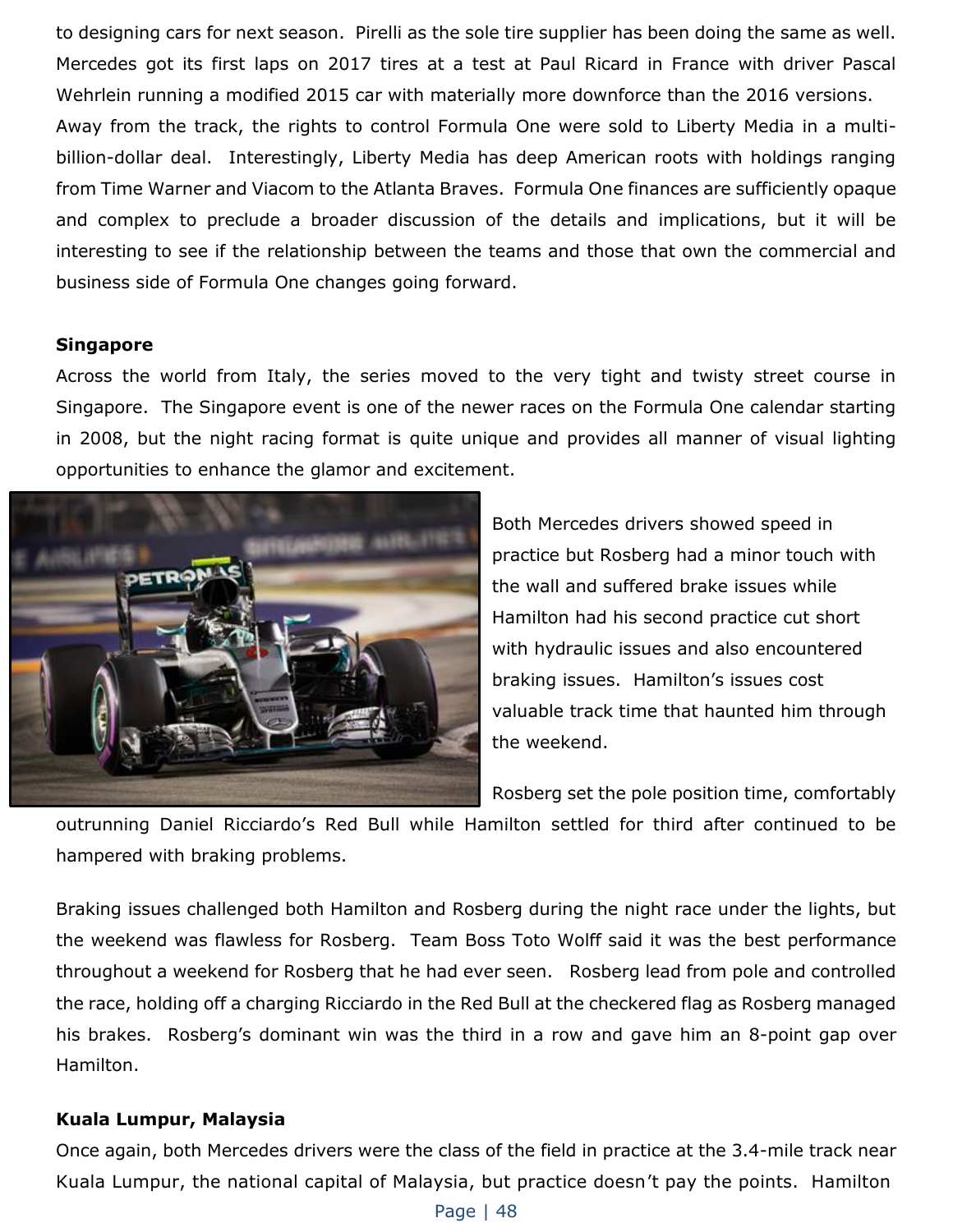appeared to reverse his poor recent fortune with a dominant qualifying position while Rosberg struggled a bit but still edged the two Red Bull cars of Max Verstappen and Daniel Ricciardo.

During the race, it was Rosberg's turn for a recovery drive after contact with Sebastian Vettel in the Ferrari in the first turn resulted in a spin and put him back in the field. He recovered to finish third and extend his points lead over Hamilton who was dominating the race when his



engine failed with 15 laps remaining. Daniel Ricciardo in the Red Bull won the race, earning his only win for the year and one of only two wins during the entire 2016 season for any team other than Mercedes AMG.

The failure was terribly dispiriting for Hamilton who expressed frustration and wonderment why his engines appeared to have failed more than others during the season. For its part, team boss Toto Wolf vowed to leave no stone unturned to find the source and prevent further engine failures. The team said later that the problem was a bearing in the crankshaft that was preceded by a loss of oil pressure which is specific enough to provide something for a press release but vague enough to keep specifics within the team.

### **Suzuka, Japan**

Remaining in the Pacific-Asia region, the next round took place at Suzuka in Japan. Rosberg ran at the head of the field for all the practice sessions before barely edging Hamilton in qualifying for the pole. Toto Wolff confirmed after qualifying that the team had been a bit more conservative with the Mercedes engines to avoid more failures (which must come as little comfort when the more conservative engines are still sufficient to power the team to a sweep of the front row in qualifying).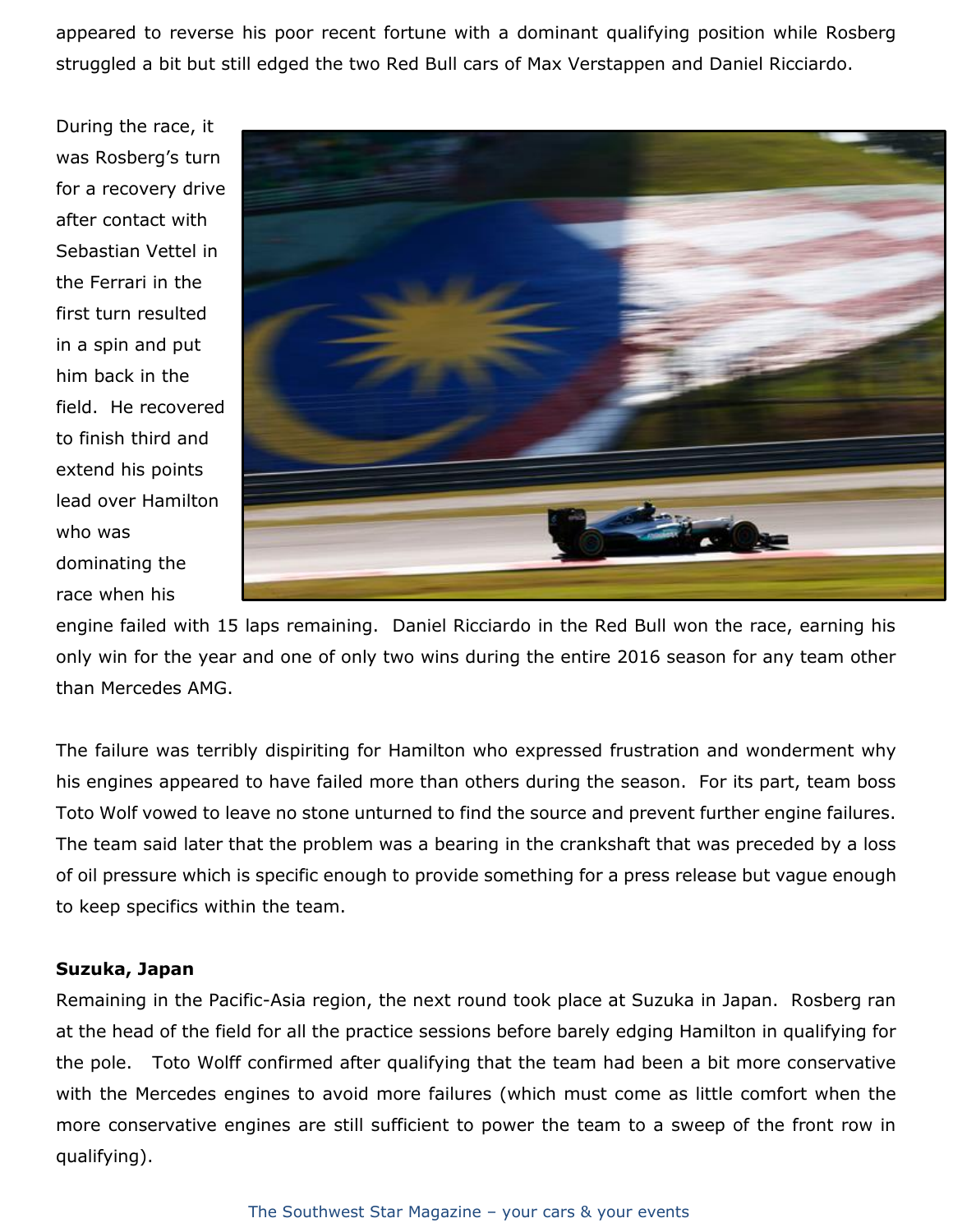Rosberg again dominated the race, winning from pole with a 5 second gap at the checkered flag to increase his points lead to 33. Hamilton again had a poor start, slipped back to eighth, and spent the rest of the race recovering back up the field to finish third. Hamilton was unable to pass Max Verstappen in the Red Bull for second, but the dice with Verstappen was heated and generated post-race discussion on whether his tactics were fair or pushed the limits of blocking too far.



Beyond the track, the media headlines also revolved around Hamilton's lack of interest in participating in the mandatory press conferences. Certainly frustrated by the reliability issues and tired of answering the same questions, Hamilton directed media members to his social media accounts rather than answer questions and sent out photos of himself adorned

with bunny ears during the press conference. Apparently, social media bunny ears are what passes for controversy and driver news in modern-day Formula One (end editorial comment).

The first and third place finishes were enough to clinch the manufacturer's championship for Mercedes AMG. While much of the media attention focuses on individual drivers and the drivers' title, the teams value the constructors title for a wide range for business, economic and reputation reasons. Drivers may come and go, but constructor championships cement a legacy for the

marque which is the ultimate priority. Drivers may get the attention, but they are employees of the team.

### **Austin, Texas**

The weather in Austin, Texas for Formula One's only stop in the United States was beautiful – far better than the 2015 rainstorms. The racing didn't offer much in the way of drama and Hamilton continued to gradually close the



Page | 50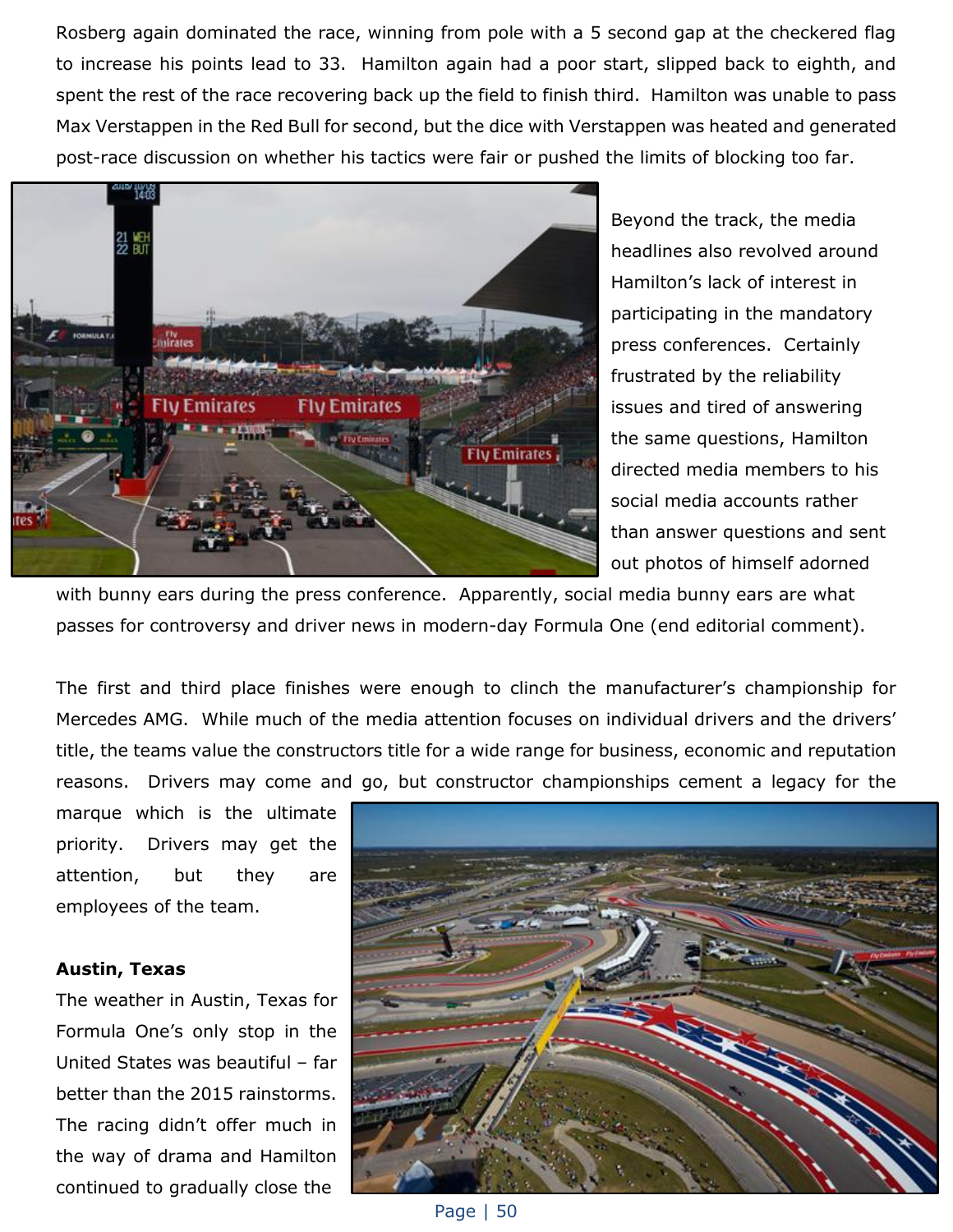points gap to Rosberg. Hamilton again claimed pole and the win while Rosberg completed the Mercedes 1-2. The result was a bit deceptive, however, as Daniel Ricciardo arguably had a second place run interrupted by a safety period caused by the gearbox failure of Max Verstappen, his teammate. The timing hurt Ricciardo and Rosberg was happy to take second place points.

## **Mexico City**

At Mexico City, Rosberg had a chance to clinch the championship but Hamilton built on his momentum with another dominant weekend, claiming both pole position and the race win. Rosberg acknowledged what the world could see - that Hamilton was just plain faster. The first corner saw Hamilton lock up his right front wheel and slide off the track, effectively cutting the first two corners. He ended up with a severe vibration from the flat spot produced by sliding the tire across the pavement. Rosberg and Red Bull's Max Verstappen bumped wheels, sending Rosberg off the track as well. Both arguably gained an advantage but incurred no penalties as wreckage behind them slowed the field and bunched things up.

Rosberg spent more time looking behind him as Verstappen kept close. After tire strategies played out through a relatively quiet race, fireworks erupted behind Hamilton and Rosberg making the final laps the story of the race rather than the Mercedes 1-2 finish.



The Southwest Star Magazine – your cars & your events Verstappen fell away from Rosberg and into the clutches of a charging Ferrari of Sebastian Vettel who was himself being chased by a charging Daniel Ricciardo in the second Red Bull on fresher and grippier tires. Verstappen ran off the track but failed to yield the position to Vettel. Enraged, Vettel stalked Verstappen all the way to the finish. A 5 second penalty to Verstappen moved him behind Vettel cost him third place on the podium. With some bemusement, Hamilton and Rosberg chatted amongst themselves while the drama sorted itself out. Vettel eventually found his way to the podium where he claimed the trophy and sprayed the Champagne – only to be assessed a 10 second penalty by the stewards hours after the race for "erratic" driving behavior in his defense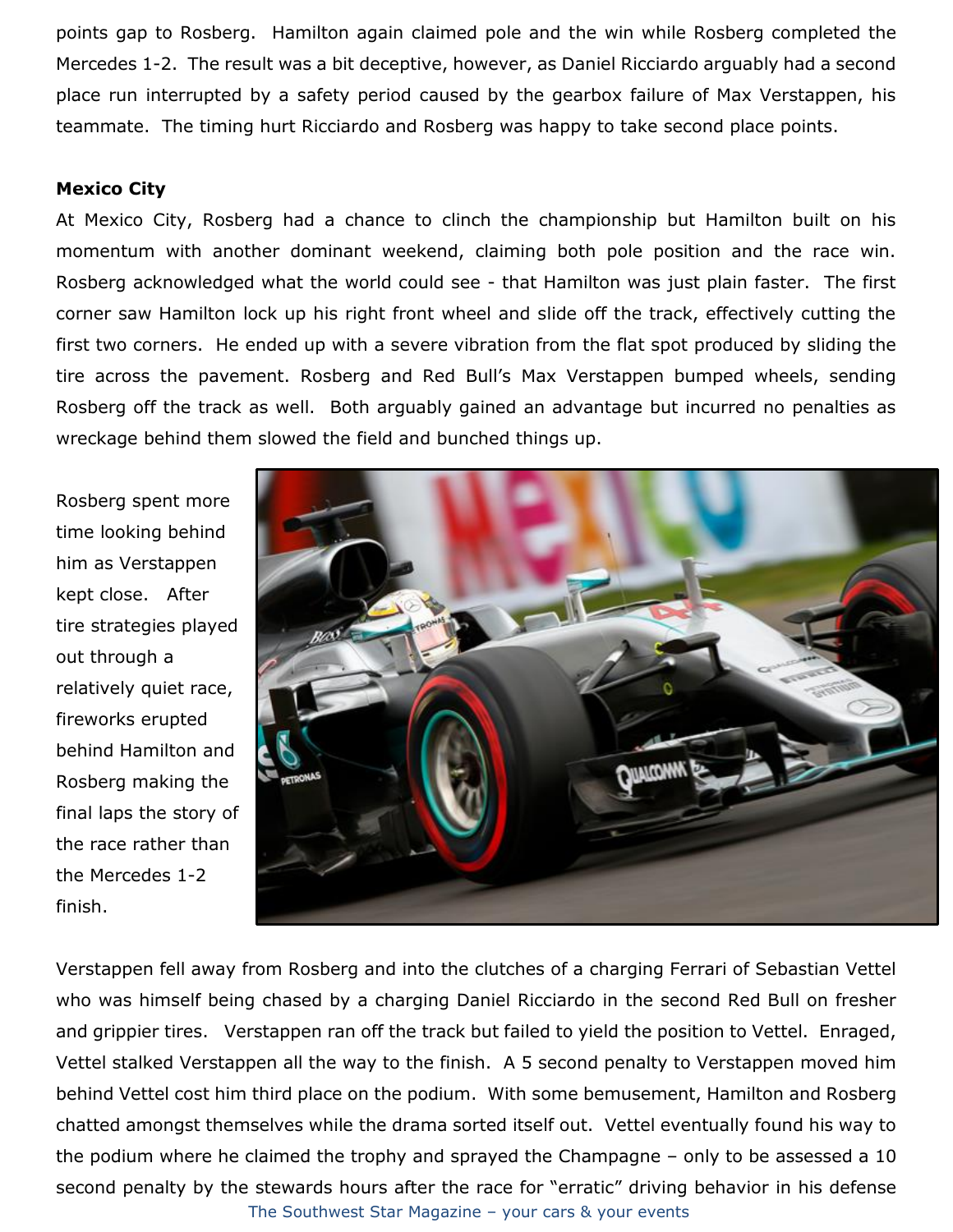against Ricciardo. While he crossed the line in fifth, the tumult promoted Ricciardo to third which was sufficient for him to clinch third place for the drivers' championship.

The win for Hamilton was his  $51^{st}$  – enough to tie him with legendary driver Alain Prost for second place on the all-time Formula One winner list. Only Michael Schumacher has more at 91 wins.

#### **Sao Paulo, Brazil**

The headline in Brazil was rain. Hamilton earned the pole in dry conditions on Saturday ahead of Rosberg, but heavy rain delayed the race start by ten minutes and caused the first seven laps were run behind the safety car. The race saw many incidents as the cars struggled for grip.

Hamilton leapt out to an early and significant lead before the race was halted after 20 laps of running due to the wet conditions. A 35-minute intermission ensued before re-starting when Hamilton again eased out to a lead. Rookie Max Verstappen took his Red Bull past Nico Rosberg on the restart with an impressive pass. Verstappen's pace encouraged the team to bring both Red Bull cars into the pits to switch from full wet tires to intermediate tires, but the move was premature and cost valuable track position.

Brazilian Filipe Massa crashed his Williams car in his last home race of his Formula One career. An emotional Massa walked in tears with a Brazilian flag saluting the fans as the fans and teams saluted him. His crash brought out a safety car which allowed the Red Bull cars to switch back to full wet tires and set up a 15-lap sprint to the end.



While Hamilton and Rosberg took first and second places with little additional drama, Verstappen quickly climbed up the field from 16<sup>th</sup> to earn a third-place podium position. The drive in the wet was electric and became the main talking point of the race.

Page | 52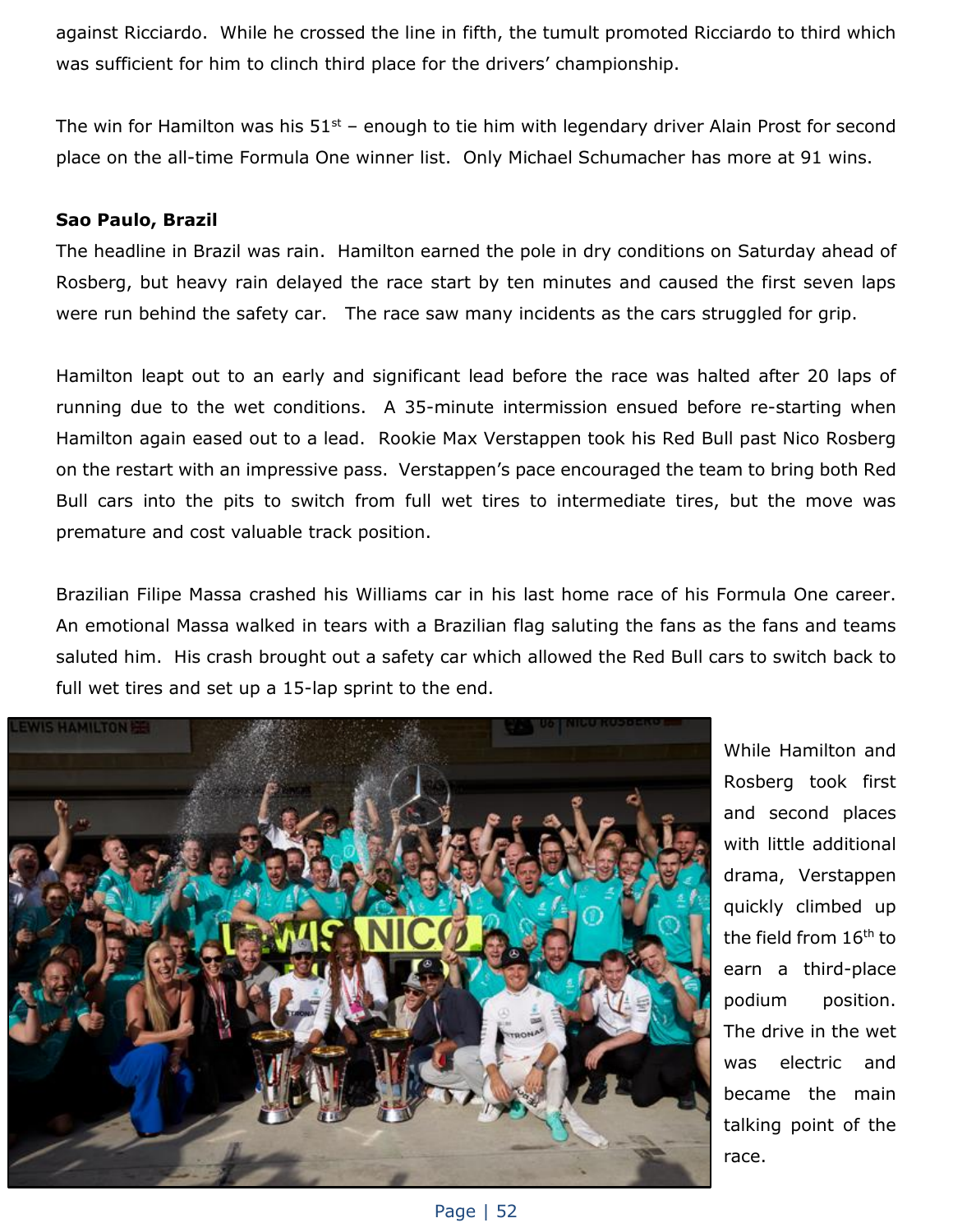The finishing order meant that the driver's championship was yet undecided and resolution would require one more race.

### **Abu Dhabi**

Weather would not be an issue in Abu Dhabi, but the race started in the late afternoon and finished under the lights. The points standings coming into the race still tilted to Rosberg's favor. Hamilton appeared to have the momentum but the argument was whether Rosberg was merely managing the risks rather than pushing the attack. After all, he had the point lead and could afford to put

the pressure on Hamilton.

Rosberg would win the title if he finished in the top three regardless of Hamilton's finish. That meant that even if Hamilton won, he needed Rosberg to finish fourth or worse. That situation would drive the key narrative for the race.





Hamilton again edged Rosberg for pole position on Saturday and got a good start on Sunday when the race got underway. He pulled away to a comfortable lead of about 5 seconds before pit stop strategy started to mix up the field.

Max Verstappen spun on the first

lap and rejoined at the rear, but quickly sliced through much of the field. He stayed out when others made pit stops which placed him right in the midst of the title contenders. While Verstappen extended his first stint, Sebastian Vettel in the Ferrari extended his middle stint which meant that he was the last of the front runners to make his final pit. That strategy gave him much fresher and quicker tires for the last 20 laps or so. He made the most of the tires and found himself in fourth in short order.

The Southwest Star Magazine – your cars & your events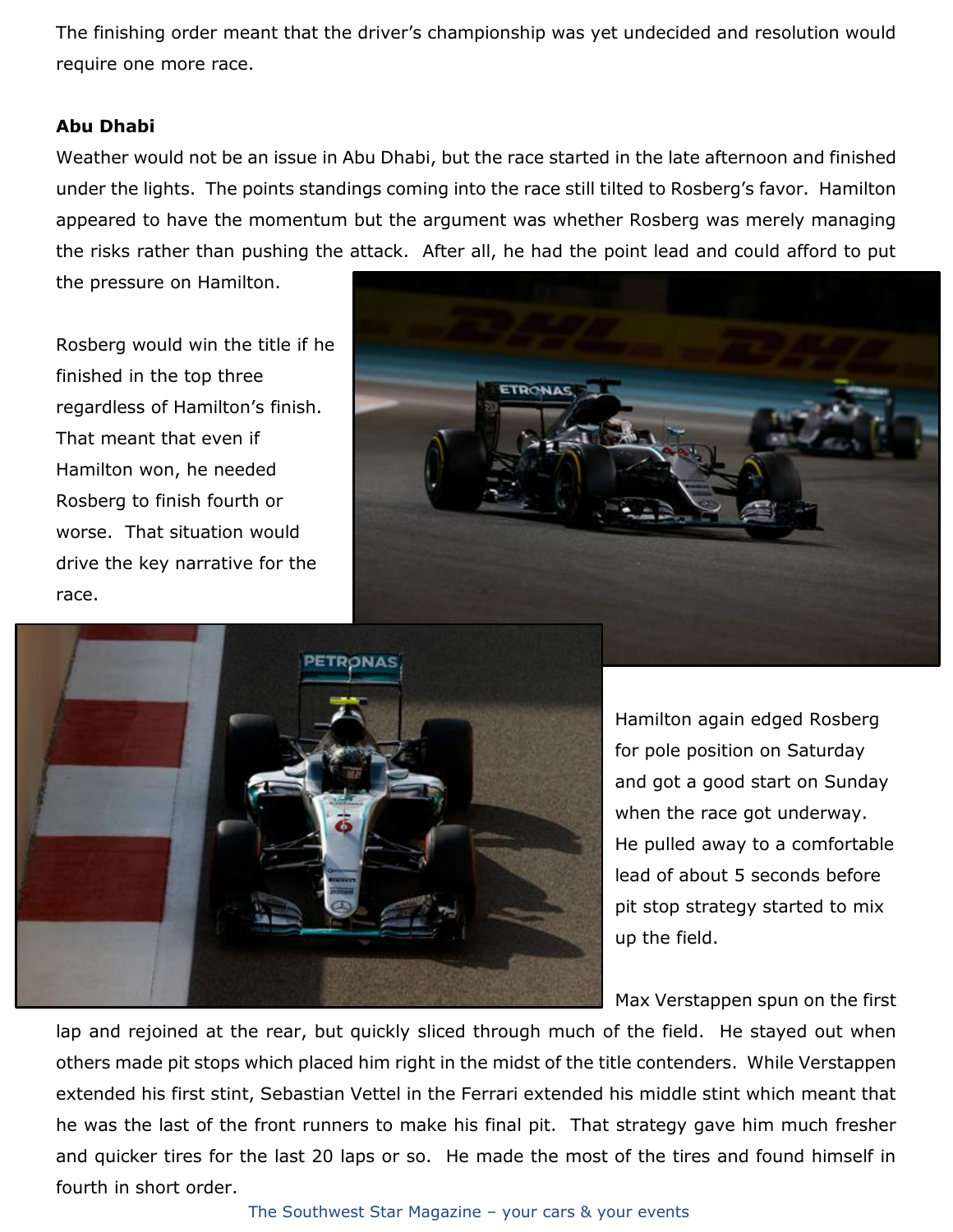Meanwhile, Hamilton remained at the head of the field with Rosberg close behind. Was Rosberg faster or Hamilton slower? The stopwatch told the tale – Hamilton was going just fast enough to hold up Rosberg and allow Verstappen and Vettel to catch up and hopefully overtake Rosberg.

Despite team orders explicitly instructing Hamilton to pick up the pace, he continued his tactics bringing the top four to within a second of each other and easily in the same camera shot. Vettel got by Verstappen for third, but the German certainly was not going to risk impacting the championship by trying a high-risk pass on Rosberg.

Hamilton claimed the race win with Rosberg and Vettel close behind, clinching the driver's championship for Rosberg. The emotion flowed and a jubilant Rosberg did celebratory donuts on the front stretch and shared energetic hugs and hand-shakes with his team and family. Ironically, Rosberg's father Keke – himself a world champion in 1982 – opted to watch the race from Dubai rather than being a distraction at the track. He made the short drive after the race and the family was able to celebrate together.